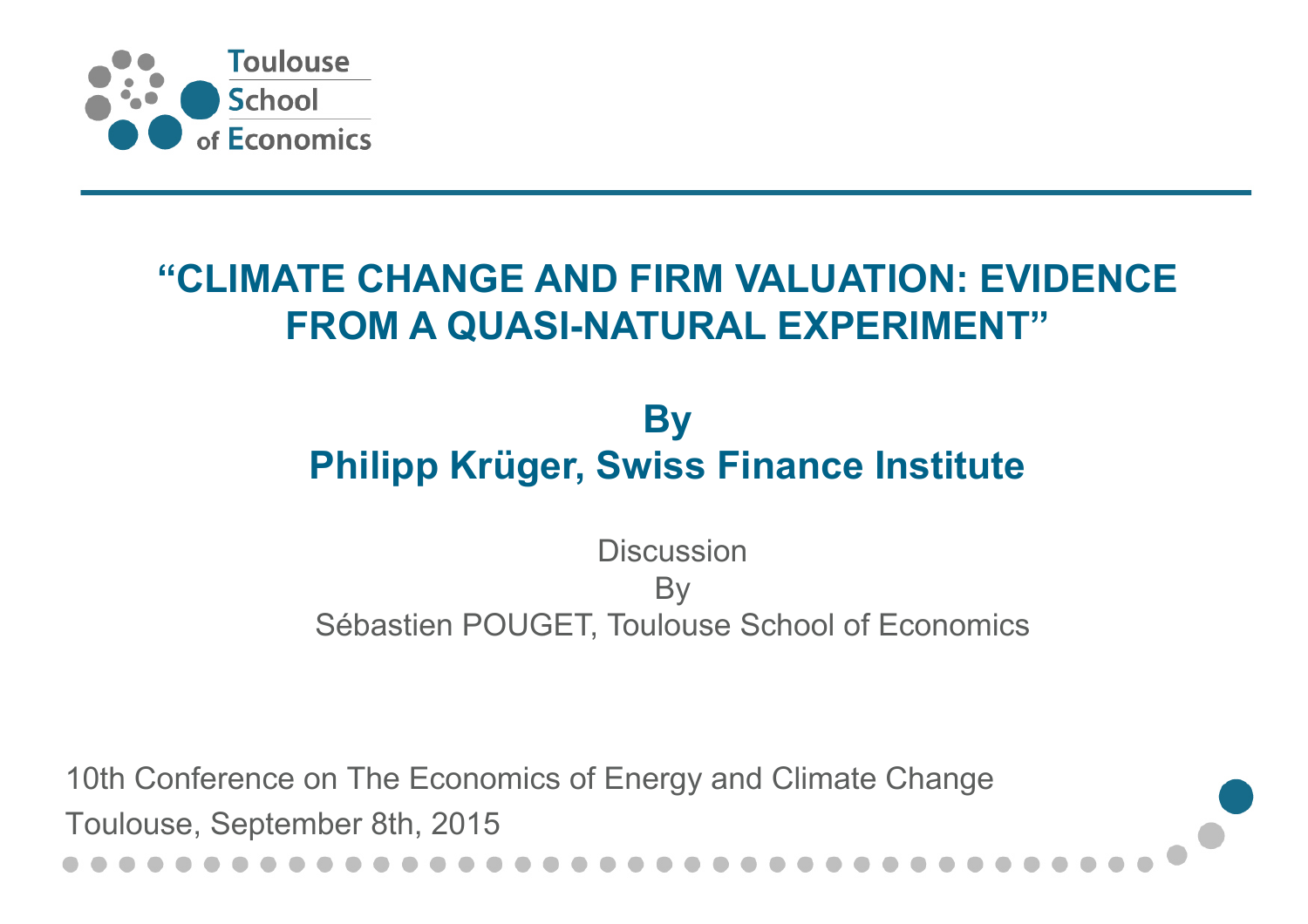



- Research Question: How does mandatory disclosure of greenhouse gas emissions impact firm value?
- Methodology: Quasi-experiment
	- The event: UK Companies Act that requires companies listed in the Main Market of the London Stock Exchange (treated firms) to disclose their carbon emissions
	- The control groups: firms that already disclosed, firms that are listed on the AIM market, firms that are listed in other European markets
- Results: Corporate value increases after mandatory disclosure is imposed, more so for industries that generate high levels of emissions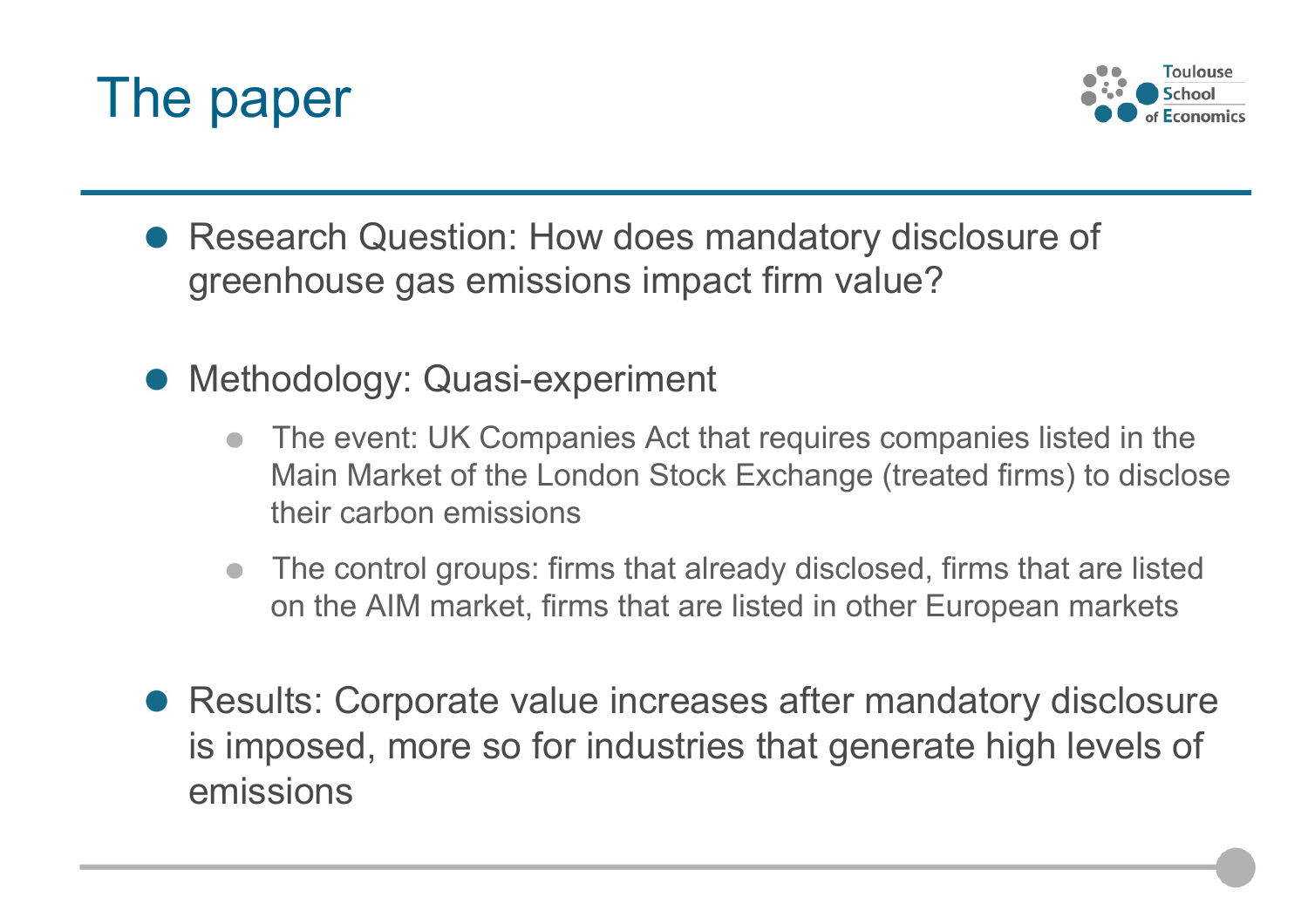

- If disclosing CO2 emissions is good for shareholder value, why did firms not disclose before voluntarily?
- Why does firm value increases after disclosure?
	- Better liquidity due to more information? Change in the shareholder base?
	- There could actually be negative strategic consequences for corporations in particular for carbon-intensive industries.
- What happens to the stock price of the firms that already disclosed their emission prior to the approval of the Ac
	- There could be a negative reaction due to the loss of "prestige" or "visibility"…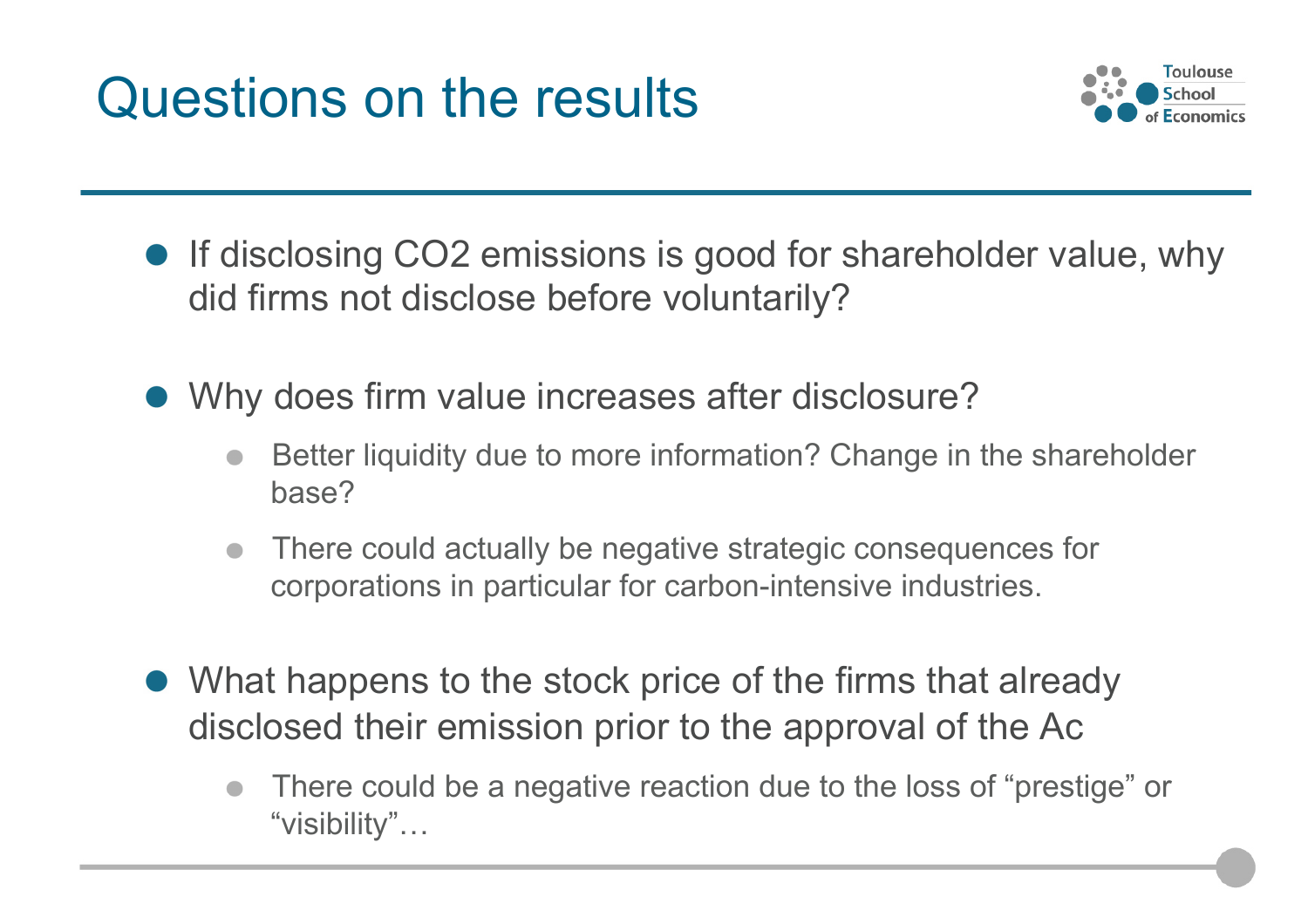Questions on the methodology



- Are some treated firms already covered by some involuntarily disclosure programs?
- AIM stock market might not have the same listing requirements or liquidity as the Main Market => issues for the control sample?
- Is it really a natural-experiment?
	- Maybe the UK regulator chose to target the Main Market, because it anticipated that it would be good for large firms' valuation to disclose, but voluntarily left the AIM market outside the scope of the new regulation, because it anticipated that it would be bad for small firms
	- Event date is not clearly identified